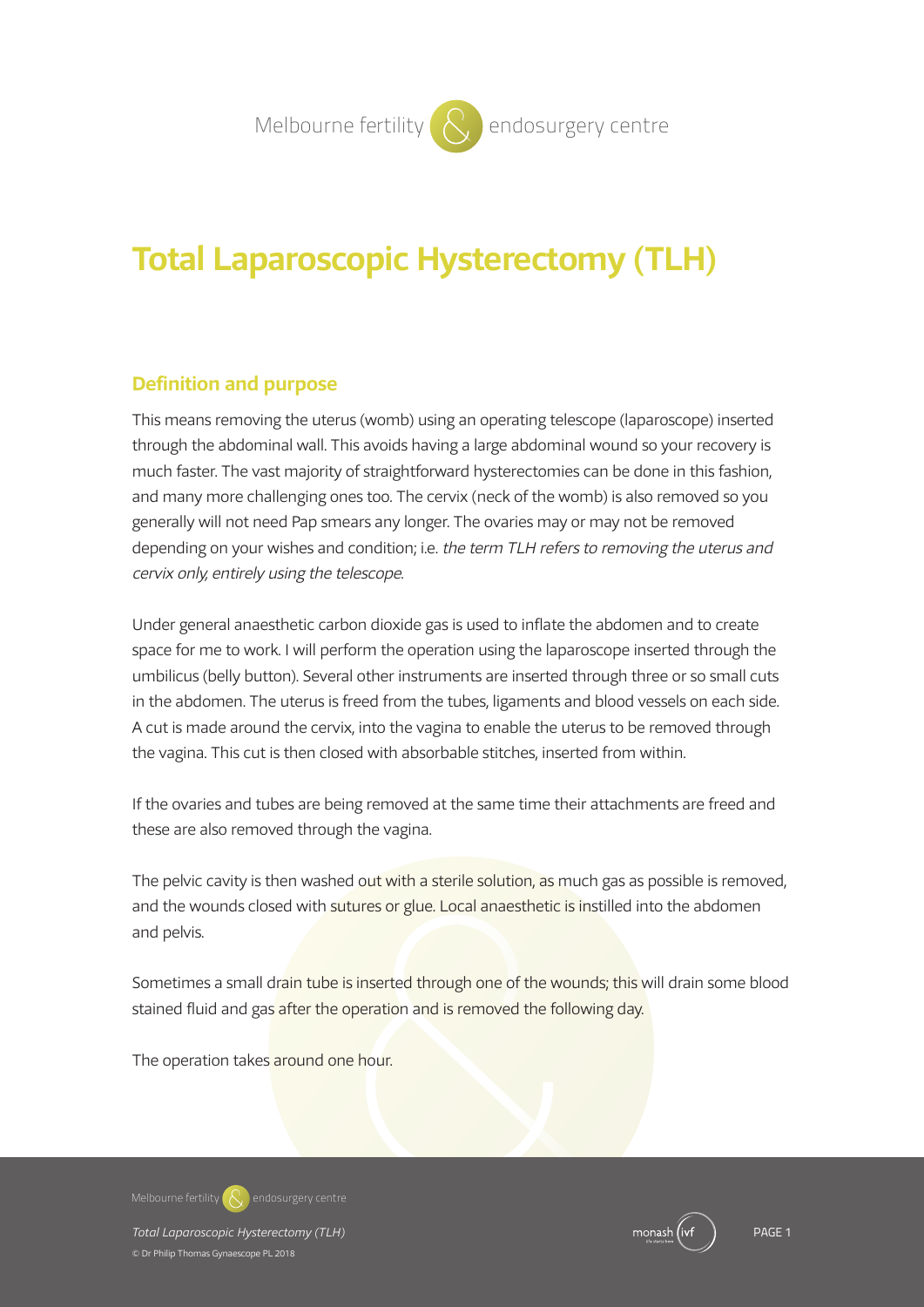# **After the operation**

You can expect to wake up with a tube in the bladder (catheter), an IV drip to replace lost fluids, a drain tube as described above and an oxygen mask. After four hours you will be offered something to drink. You will probably be able to eat breakfast the following day, when you will also be able to shower and have the drip and catheter removed. Patients are discharged after one to two days. If your operation is early in the day and you recover well you may be able to go home the following day.

# **Complications**

All operations have a small risk of complications, and there may be specific risks related to any particular operation on any particular person. Your risks may be higher if you smoke, have heart disease, have diabetes or are overweight. You should write down any questions you may have. Overall, if you are offered an operation it is because I believe the benefits far outweigh the potential for harm.

## **General risks**

- Infection of wound- antibiotics are given into the drip whilst you are asleep to lessen the chance of this
- Bleeding- a small percentage of women may require a blood transfusion during or after the procedure. Rarely post operative bleeding may occur a while after the operation, requiring a further operation. My average blood loss for this procedure is less than 50 ml, and I've never had to transfuse a patient. For this reason prior donation of blood is considered unnecessary.
- Blood clots in legs (deep venous thrombosis) which may rarely break off and travel to the lungs (pulmonary embolism). You will be given medication to reduce this risk.
- As tissues heal inside the abdomen loops of bowel or other tissues may become stuck together (adhesions), which occasionally causes pain and may warrant further surgery. Measures are taken to reduce this possibility, including meticulous surgical technique and use of adhesion barriers where appropriate.

## **Specific risks**

- Urine infection which may require antibiotics
- Damage to the bladder or ureters. No greater risk of this in my hands than with any other kind of hysterectomy (eg abdominal) During the early days of developing this operation this was thought to be a potential concern but this is no longer the case.
- Bowel damage (1/1000) or major blood vessel damage (1/3000 for all laparoscopies)

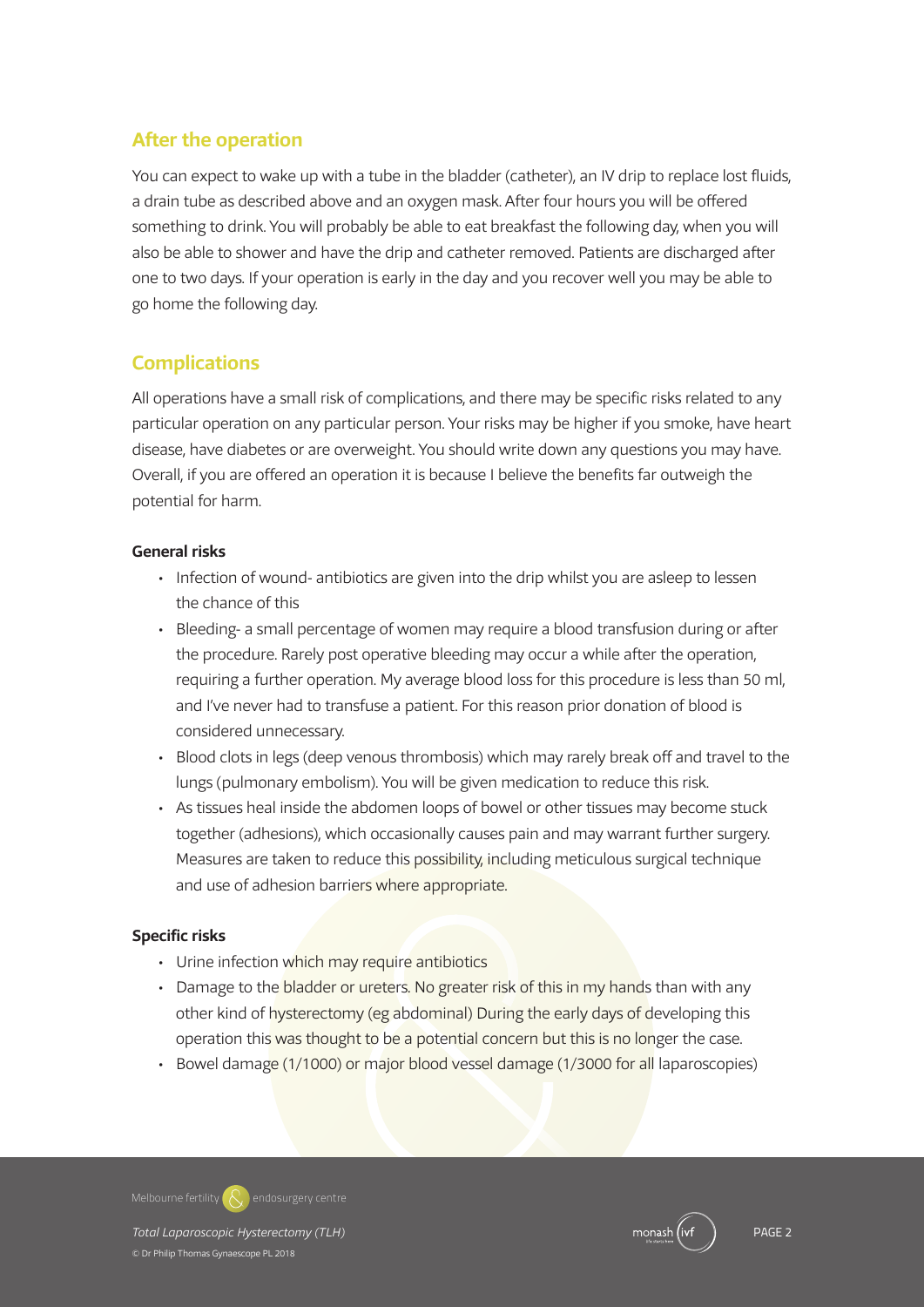which may require a large cut on the abdomen (laparotomy) in order to correct, and rarely remains unrecognized for some time. Very unlikely! Many such issues can be dealt with laparoscopically at the time of the procedure.

- If the operation cannot successfully and safely be carried out via the laparoscope the operation may be converted to a conventional abdominal hysterectomy, which may require a longer hospital stay of around three days.
- If you have the ovaries removed and you were not already menopausal, you will begin to experience hot flushes. Around 2% of patients, in my experience, actually enter the menopause after a TLH, the reasons for this are not clear however may involve alteration in blood supply to the ovaries and already diminished "ovarian reserve".
- A hysterectomy is irreversible, pregnancy is impossible, and you will no longer need contraception or Pap smears.

## **The recovery phase**

#### Pain/bloating

Some pain is usual. You may also experience a period-like cramping sensation or pain in the shoulders. This is thought to be due the Carbon Dioxide gas used to inflate the abdomen. This and a sensation of bloating usually last 1-2 days but in some people last weeks. Try simple analgesics such as paracetomol/Panadeine or Naprogesic. Please see my website www.philipthomas.com.au for detailed notes on pain relief.

#### Wound care and dressings

Leave dressings intact 24hrs unless soiled or wet. After that you may remove them, and either leave the wounds open, or preferably cover with a Band-Aid if you wish, as it has been shown that keeping wounds slightly moist and warm enhances healing. Do **NOT** apply antiseptic creams, Dettol, Betadine, methylated spirits etc to the wounds. These are unnecessary and in most cases harmful to healing tissue. The best way to achieve a good scar is to leave the wounds alone until healed. Sutures will need to be removed by me preferably no later than five days from the date of operation. After that you may massage the wounds with a moisturizer containing Vit E.

Some **redness or 'flare'** is usual especially around the umbilical port site, but if the redness is spreading, the wound is discharging or if you feel unwell/feverish then seek advice.

**Melbourne fertility endosurgery centre**

*Total Laparoscopic Hysterectomy (TLH)* PAGE 3 © Dr Philip Thomas Gynaescope PL 2018